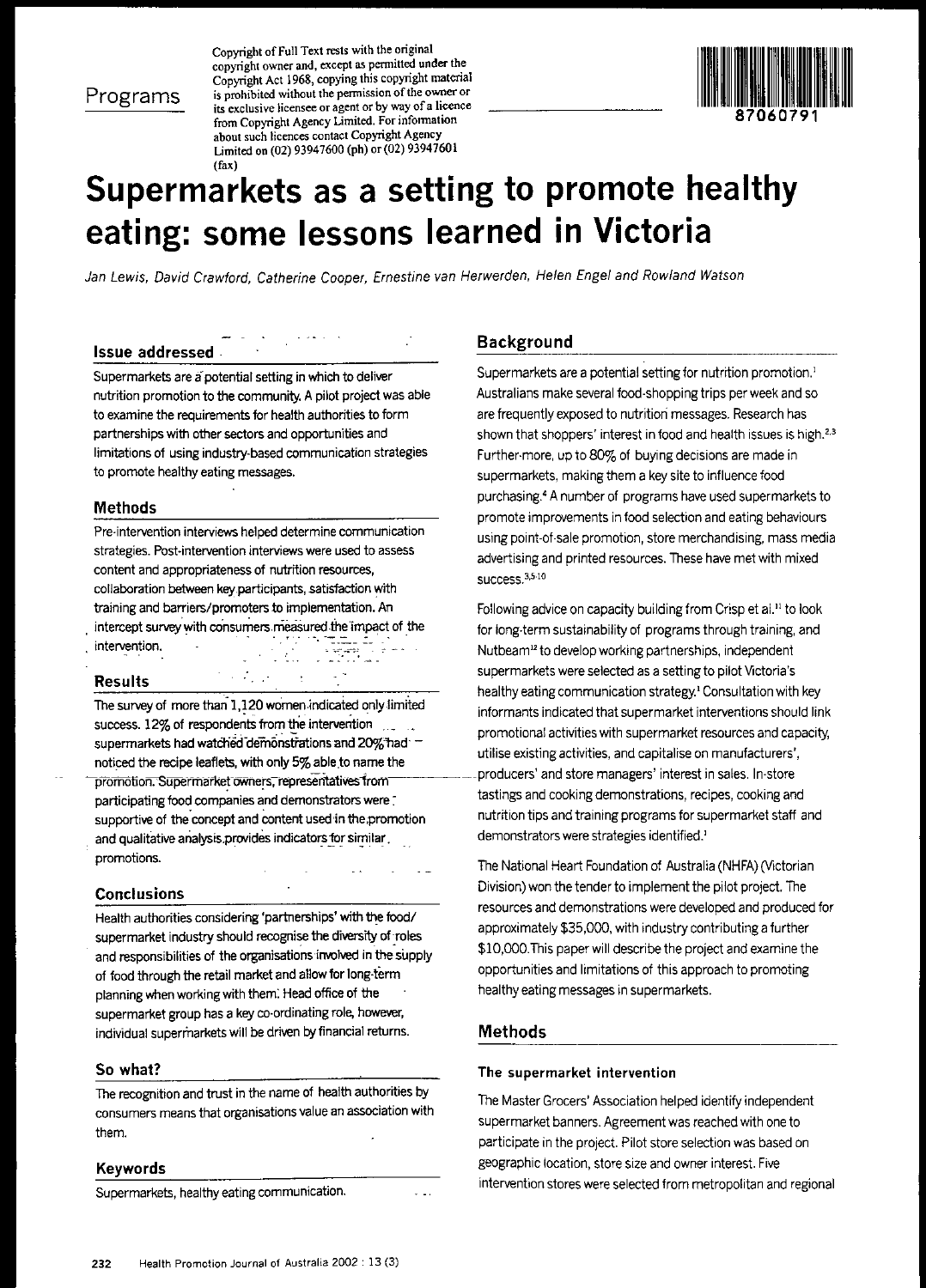Victoria. The intervention was conducted over five months. It involved the following elements:

- 1. Development of communication materials.
- 2. Recipe development.
- 3. In·store food demonstrations.
- 4. Training of supermarket staff.
- 5. Development of linkages with the community.

These are described briefly below.

#### Development of communication materials

**Communication materials were discussed with the supermarket** banner, pilot supermarket owners, the demonstration company, food consultant and a promotions company. The supermarket banner produced and paid for handbills and window posters. The handbills featured special price promotions for products and were distributed weekly. Individual supermarkets decided which communication materials they used. Although not all pilot supermarket owners elected to use the handbills, all used the posters. The project produced recipe leaflets and atwo·colour poster with logos from all participating organisations for display on demonstration stands. Nutrition materials produced by participating food manufacturers were reviewed for consistency with the nutrition messages being promoted and were used where appropriate. Anutrition logo, 'Shop Well, Eat Well, Live Well', was used in the promotional material to brand the project.

### Strategy development example of the Evaluation Evaluation

From suggestions of participating organisations, food Pre-intervention interviews were held with four head office staff manufacturers and producers were invited to participate and<br>and the five pilot supermarket owners to explore their views on contribute financially to the 'healthy eating' demonstration the intervention. Discussion included type and use of program. Of 19 food manufacturers approached, 10 communication methods and materials, demonstrations, staff vegetables, legumes, lean meat, reduced fat dairy products, with the five pilot supermarket owners, nine account managers breads and cereal products, and 10 different herbs and spices. of participating food companies, dietitians from three Companies selected products scheduled for special price community health centres, and with six demonstrators. confirmed and products selected, 20 recipes combining a nutrition resources; collaboration between food companies, number of products were developed and tested by a home demonstration company, supermarkets and community links; economist. Recipes used a variety of ingredients each week, satisfaction with training; and barriers/promoters to the limited ingredients per recipe, and were quick and easy to implementation of a healthy eating communication strategy in prepare. The NHFA provided healthy eating tips that were supermarkets. included on recipe leaflets.

### In·store food demonstrations

Four companies were invited to tender to provide cooking demonstrations for eight hours per week in the five supermarkets, for demonstrators to attend five training sessions and to participate in evaluation. Training for demonstrators, conducted by a home economist and the project manager,

included nutrition information, product information, key selling messages and the opportunity to practise the recipes. Seven demonstrators took part, mostly returning to the same **supermarket each week. Four-hour demonstrations were** conducted twice weekly on days selected by the supermarket owner. Anew recipe was featured each week and leaflets available at the time of the demonstration remained on display for a month. Where appropriate, additional material from the food manufacturers was also available.

### Training of supermarket staff

Aneeds assessment of training requirements and commitment to training was undertaken through interviews with supermarket managers, the retail industry training council, and the supermarket banner training co-ordinator. Training modules based on industry competencies were prepared. However, **training did not eventuate mainly due to large numbers of casual** staff, which created problems in scheduling, and owners were not prepared to cover wage costs.

#### Links to the community

With agreement from four of the five pilot supermarket owners, dietitians from community health centres closest to the supermarkets were asked to contact the owners to discuss opportunities for involvement. Supermarket tours occurred at two of the pilot supermarkets.

participated. The range of 25 products included fruit, the straining and involvement. Post-intervention interviews were held promotion in the supermarkets. Once food manufacturers were Information was used to assess: content and appropriateness of

> To measure the impact of the promotion, an intercept survey with consumers was conducted at the pilot and control supermarkets prior to the promotion and one month after completion. Aquestionnaire included items on frequency and place of shopping, awareness of healthy eating promotions and demonstrations, awareness of recipe leaflets, and demographics. Interviews were conducted during afour·hour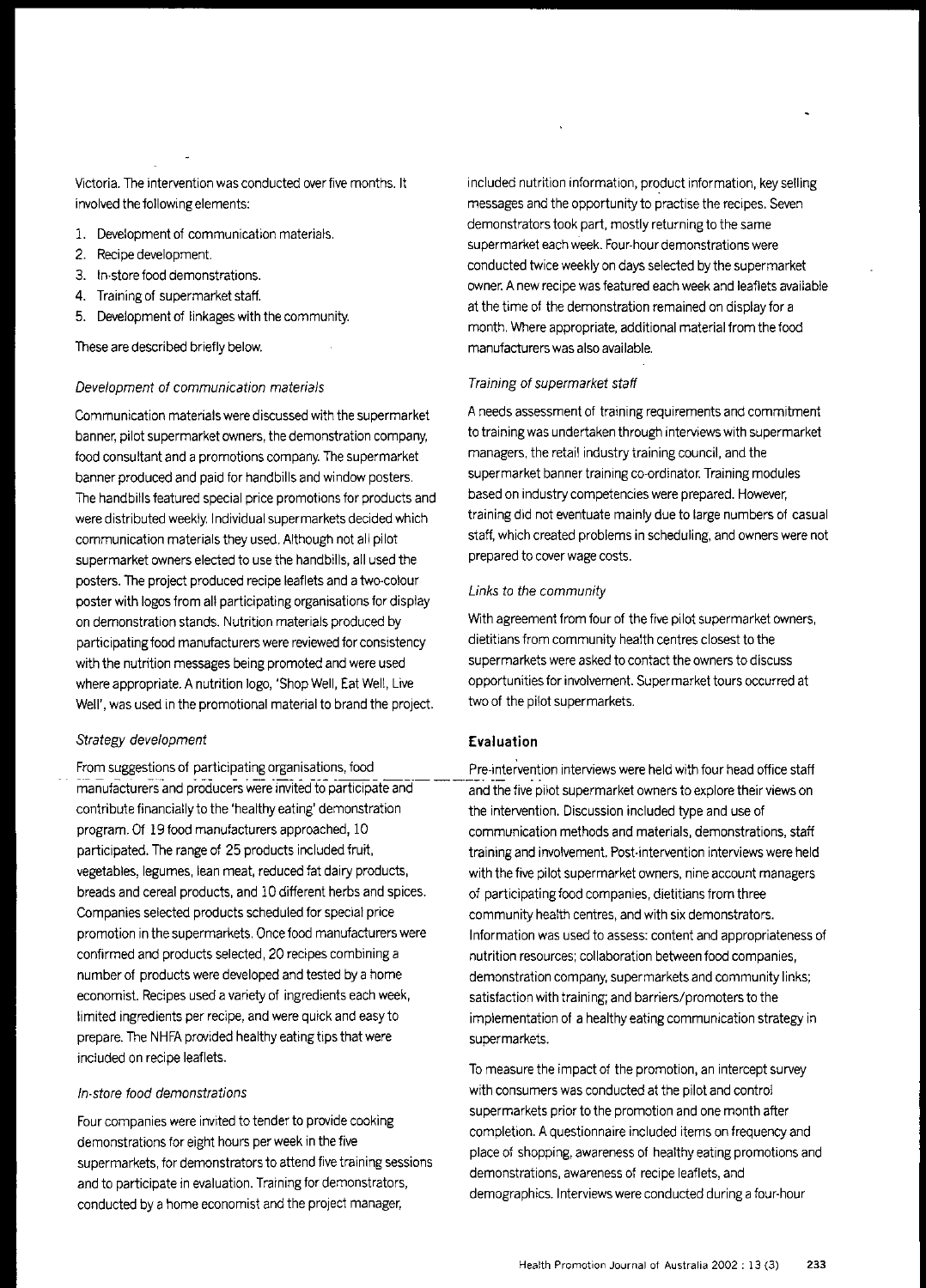period on Wednesday evenings, and Thursday and Saturday mornings over two weeks. Adult women were randomly selected while shopping in the supermarkets. The pre-intervention survey included 1,101 women (690 in the intervention stores and 411 in the control stores), and 1,123 women participated in the postintervention survey (707 in the intervention stores and 416 in the control stores), Data from the consumer survey were analysed to examine differences between control and intervention supermarkets in the proportion of participants who were aware of healthy eating promotions in the supermarket and who had watched demonstrations and noticed recipe leaflets, A profile of the participants in the surveys is included in Table 1.

# **Results**

The response from supermarket owners, food company representatives and demonstrators supported the demonstration strategy, indicating that it created interest in the stores and provided opportunities for customer communication that was enhanced by working in small supermarkets. The recipe ideas and scope of the recipes and ingredients supported the healthy eating campaign. Combined promotions diffused costs and assisted in overall promotion,

The barriers to the strategies related mostly to organisational

# Table 1. Post-implementation consumer survey participant profile

|                              |                          | n      | $\%$ |
|------------------------------|--------------------------|--------|------|
| Age                          | $45 +$                   | 423    | 25   |
|                              | ~15                      | 698    | 75   |
|                              | No response              | 2      |      |
|                              | Total                    | 1,123  | 100  |
| Level of education           | Primary school           | 36     | 3    |
|                              | Some secondary school    | 280    | 25   |
|                              | Completed secondary      | 403    | 36   |
|                              | Apprenticeship/TAFE      | 85     | 8    |
|                              | Tertiary education       | $-317$ | 29   |
|                              | No response              | 2      |      |
|                              | Total                    | 1,123  | 101  |
| <b>Household description</b> | Single adult             | 96     | 9    |
|                              | Adults only              | 414    | 37   |
|                              | Single parent + children | 88     | 8    |
|                              | Couple + children        | 513    | 46   |
|                              | Other                    | 12     | 1    |
|                              | Total                    | 1,123  | 101  |
| <b>Employment status</b>     | Full time                | 327    | 29   |
|                              | Part-time                | 354    | 32   |
|                              | Full-time homemaker      | 201    | 18   |
|                              | Student                  | 31     | 3    |
|                              | Not employed             | 210    | 19   |
|                              | Total                    | 1,123  | 101  |
| Country of birth             | Australian born          | 850    | 76   |
|                              | Non-Australian born      | 272    | 24   |
|                              | No response              | 1      |      |
|                              | Total                    | 1,122  | 100  |

**(a) Decimal point rounded up to whole number**

factors. Small supermarkets operating independently decide the amount and range of stock, which affects availability of ingredients for the promotional recipes. Additional staff costs incurred in a special promotion by both supermarkets and food manufacturers can inhibit participation.

Table 2 provides a summary of comments that indicate supports/barriers to the strategies tried in the pilot program.

The information provided from interviews is summarised and reported from the perspective of the supermarket owners, the food manufacturers and the demonstrators.

Table 2. Supports and barriers for a supermarket healthy eating **communication strategy**

| <b>Demonstrations</b>                                                                                                                                |  |  |  |
|------------------------------------------------------------------------------------------------------------------------------------------------------|--|--|--|
| Demonstrations create an interest in store                                                                                                           |  |  |  |
| Same demonstrator 2 days/week increased recognition for campaign                                                                                     |  |  |  |
| Smaller stores allowed greater client focus                                                                                                          |  |  |  |
| Demonstrations allow face-to-face and two-way communication                                                                                          |  |  |  |
| Repeat visits meant demonstrators got to know customers                                                                                              |  |  |  |
| <b>Recipes</b>                                                                                                                                       |  |  |  |
| Alternatives on recipes were a good idea                                                                                                             |  |  |  |
| Meal solutions, a growing area                                                                                                                       |  |  |  |
| Scope of recipes and add-on products good                                                                                                            |  |  |  |
| <b>Combined promotions</b>                                                                                                                           |  |  |  |
| Combined promotion helps reduce costs of demonstrations                                                                                              |  |  |  |
| Less hard sell, people willing to stop, listen and try recipe                                                                                        |  |  |  |
| Merchandising/marketing plan                                                                                                                         |  |  |  |
| Suggest merchandising around the recipes                                                                                                             |  |  |  |
| Need more in store support – hignlight ingredients, more signage                                                                                     |  |  |  |
| Needs an in-store sales team to respond quickly                                                                                                      |  |  |  |
| Could hold demonstrations at particular times and dates and advertise                                                                                |  |  |  |
| Could link to own in store marketing and promotions                                                                                                  |  |  |  |
| Use banner to continue healthy eating campaign                                                                                                       |  |  |  |
| Role of health authority                                                                                                                             |  |  |  |
| Campaign needs support of a health authority for information                                                                                         |  |  |  |
| Logos: people are looking for health authority symbols                                                                                               |  |  |  |
| Recipes need guidelines especially if health is promoted                                                                                             |  |  |  |
| Health authority has high credibility - people stop to listen                                                                                        |  |  |  |
| Training helped in discussing health issues with more confidence                                                                                     |  |  |  |
| Training helps with other demonstrations (normally do one item)                                                                                      |  |  |  |
| <b>Staffing</b>                                                                                                                                      |  |  |  |
| Staff have to attend training on other issues, e.g. food hygiene                                                                                     |  |  |  |
| Large numbers of casual staff covering extensive shopping hours<br>makes scheduling training difficult                                               |  |  |  |
| Staff are not willing to attend training in their own time                                                                                           |  |  |  |
| Relationship between staff/demonstrator can take time to develop                                                                                     |  |  |  |
| Lack of sufficient merchandising staff to properly support all stores                                                                                |  |  |  |
| Less staff change than in big stores = better customer relations/service                                                                             |  |  |  |
| Staff could have been more supportive (of the demonstrators)                                                                                         |  |  |  |
| <b>Product</b>                                                                                                                                       |  |  |  |
| Need back-up at head office to ensure product is ordered                                                                                             |  |  |  |
| Good product range, but not all carried by some stores (no demand)                                                                                   |  |  |  |
| There could have been more stock in some stores                                                                                                      |  |  |  |
| Owners of independent supermarkets are responsible for products<br>bought from the wholesaler, which can mean more work for sales<br>representatives |  |  |  |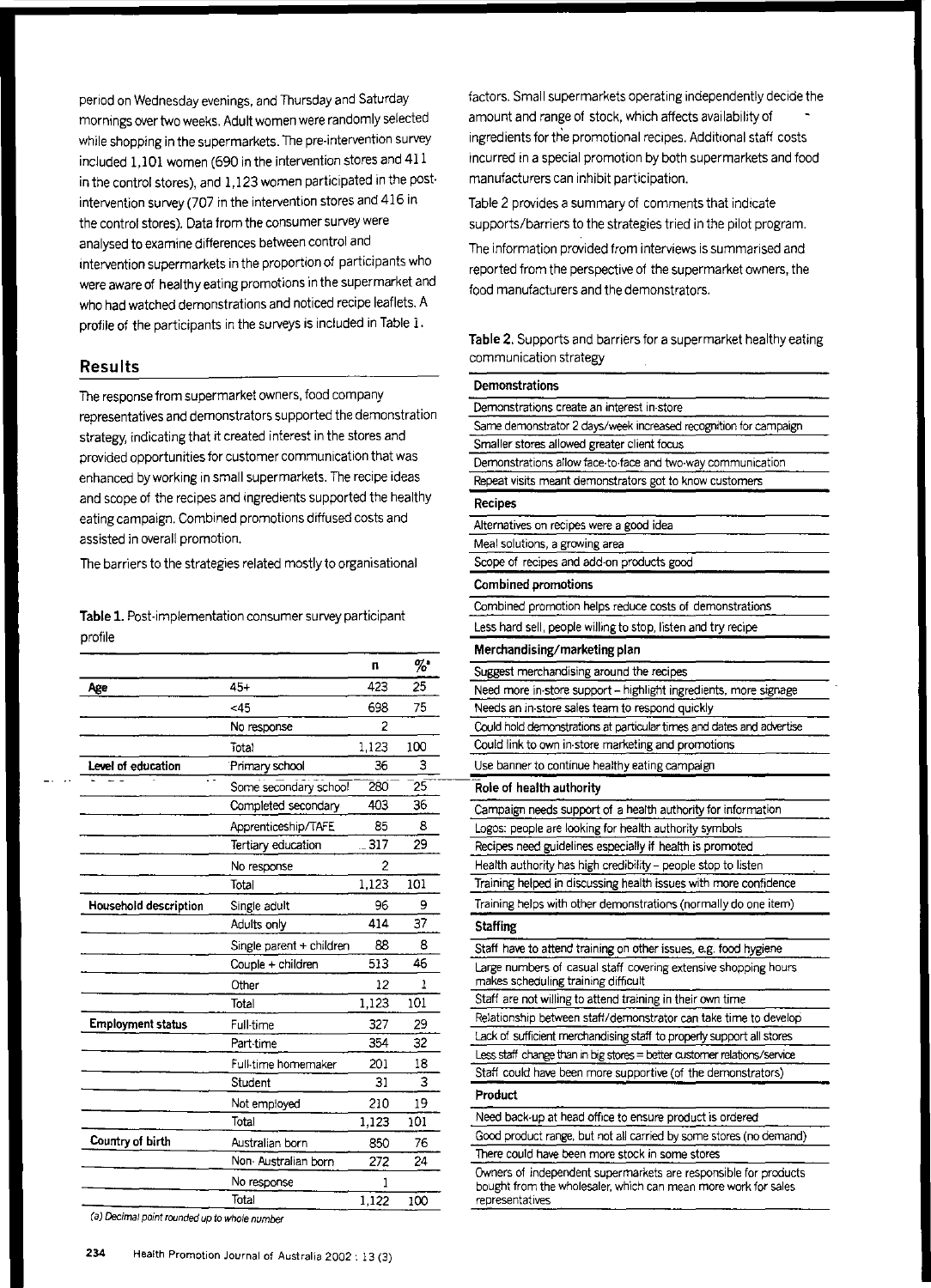# **The supermarket perspective**

Supermarket owners reported the demonstration strategy **created interest and favourable reactions from customers with** positive feedback on the recipes. The same demonstrator returning each week increased customer recognition of the campaign over time. Demonstrations were thought to encourage sales, however, sustainability was unpredictable. Some owners indicated greater support for a health campaign at the individual store level was possible, but more assurance was needed that staff costs for training and promotional tasks such as ticketing and merchandising would be covered by increases in sales.

# **Food demonstrator perspective**

Demonstrators felt that returning to the same store throughout the pilot improved customer recognition of the campaign and customer relations. Demonstrators reported training gave them **confidence to discuss health messages and customers were** receptive to these. They indicated the recipes encouraged people to buy, with some stores running out of the demonstrated product. Better links between supermarket head office and the intervention supermarkets were suggested to overcome this problem.

# **Food manufacturer perspective**

Demonstrations are a marketing strategy used by all participating food manufacturers. They all saw advantages, particularly cost reductions, in linking products in demonstrations as part of meal solutions. Most recognised a need for a stronger in·store sales team, but referred to a lack of sufficient staff to cover the smaller independent supermarkets. Independent ownership means individuals are responsible for decidingwhich products are stocked.

Eight per cent (n=94) of respondents to the supermarket survey The head office of the supermarket banner has an important were aware of new healthy eating promotions in supermarkets.<br>Co-ordinating role in facilitating health promotion in<br>Statistical testing showed a slightly greater awareness in the<br>Supermarkets Head office links feed componi Statistical testing showed a slightly greater awareness in the supermarkets. Head office links food companies, wholesalers, intervention supermarkets (10%), compared with the control intervention supermarkets (10%), compared with the control suppliers and individual supermarkets, co-ordinates product<br>Supermarkets (6 %). Of those 70 respondents from the supermarkets for and the supermarkets (6 %). Of th supermarkets (0 %). Or those 70 respondents from the promotions (special price deals), and the production of intervention supermarkets who were aware of healthy eating promotions only 5% (n=4) recognised the 'Shop Well, Eat Well, ticketing. However, with independent supermarkets participation Live Well' promotion. None of the control respondents named will be decided by individual owners. the promotion.

Twelve per cent (n=88) of respondents in intervention recognising that they could have done more to support the they had watched demonstrations in the past six months. This to be an 'add-on' that makes a point of difference (from other difference was statistically significant. There was also a significant difference in the proportion of respondents noticing Contributions, even indirectly through staff time to support 'Shop Well, Eat Well, Live Well' recipe leaflets, with 20% (n=141) merchandising or attend training, are likely to be limited unless of respondents from intervention supermarkets compared with 3% (n=11) from control supermarkets.

# **Discussion**

This pilot project.could claim only limited success. Twelve per cent of consumers surveyed post·implementation were aware of the in·store demonstrations and 20% were aware of the recipe leaflets. This compares with the findings of Worsley et al.<sup>3</sup> where up to one·third of customers were aware of or used fruit and vegetable recipe leaflets used in a point·of·purchase nutrition **promotion over nine months.**

The customer surveys indicate the 'Shop Well, Eat Well, Live Well' promotion was not well recognised by customers. However, supermarket owners, food company representatives and demonstrators reported positive customer reactions to the demonstrations and recipe leaflets. The outcomes of this pilot project cannot be compared with large·scale industry-based marketing campaigns, which include extensive in·store merchandising, media advertising and ongoing exposure to brand names.

For health authorities promoting nutrition messages, the supermarket seems an appropriate setting for targeting people where food choices are made. This project was able to confirm the interest of food companies and supermarkets in promoting healthy eating messages as a way to promote sales. The project provided the opportunity to gain a better understanding of the business gcals and likely commitment to a healthy eating campaign of the key organisations involved in the supermarket industry.

Food manufacturers expressed interest in collaborating and contributing to healthy eating promotions but pointed out that their marketing strategies are developed months in advance. Companies are currently using demonstrations and recipe leaflets to promote their products. Joint promotions can reduce ..co.sts ancjJend the.':!!s!'lves to the promotion of 'meal solutions', **Impacf of** the intervention **on** consumers------ --- agrowing trend useful in promoting healthy meal ideas.

promotional material such as posters, handbills and corporate

The supermarket owners saw value in the strategies used, some supermarkets and 5% (n=19) in control supermarkets indicated campaign. For supermarkets, a healthy eating promotion is likely<br>they had watched demonstrations in the past six months. This supermarkets) in their relationship with the customer. financial return to the business can be demonstrated.